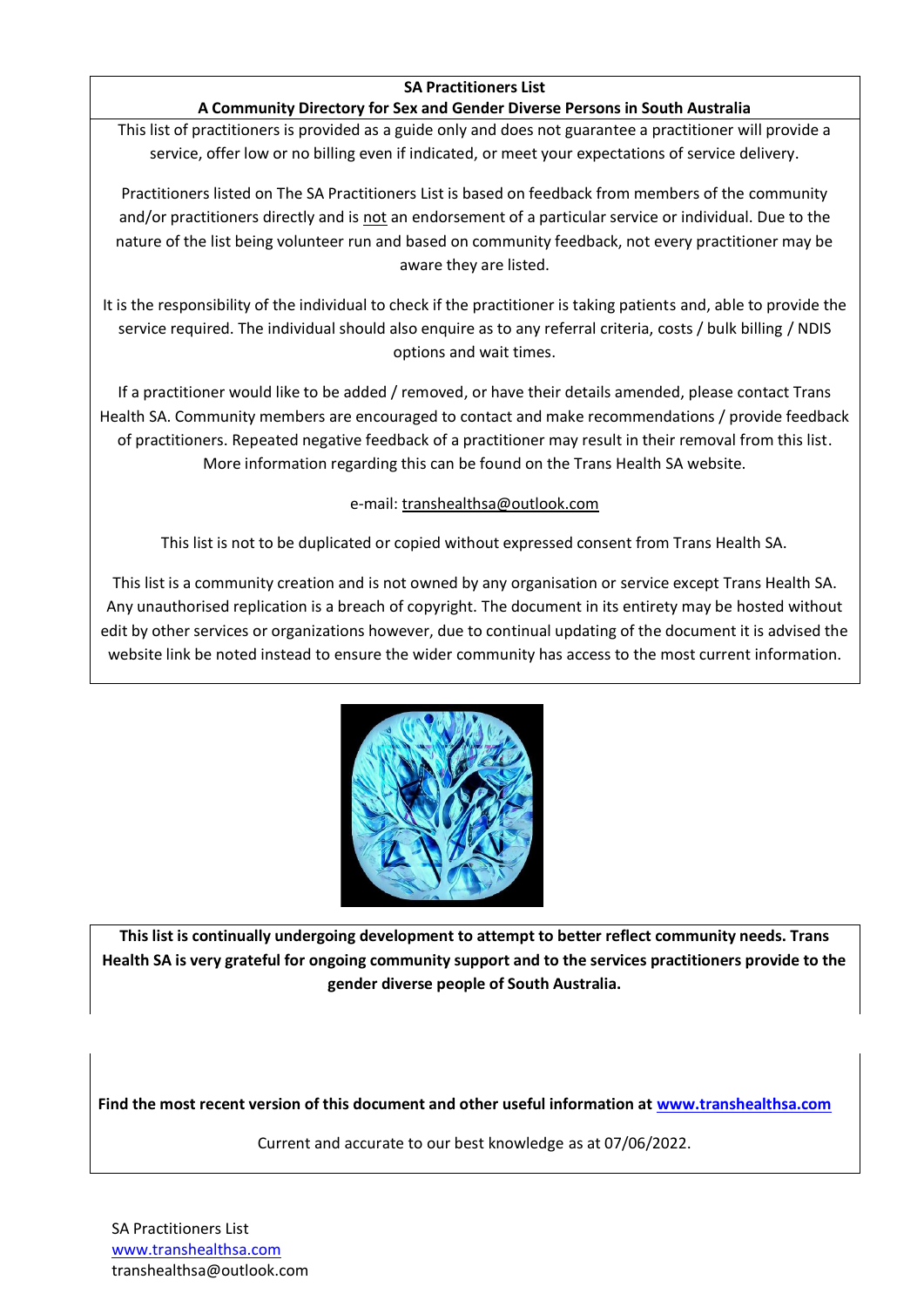### **GENERAL PRACTITIONER**

**N=NORTH, E=EAST, W=WEST, S=SOUTH, C=CITY, O=OUTER/COUNTRY**  $\mathbb{R}$  = GP referral may be required,  $\otimes$  = Not taking new patients,  $\mathbb{Q}$  = Under 18,  $\mathbb{Q}$  = Over 18,  $(1)$ = 17+,  $\mathbf{0}$ = 16 +, $\circled{}$ = Youth under 25,  $\mathbf{0}$ = low/no/NDIS cost options,  $\mathbf{0}$ = Must live in region,  $\Theta$  = Gender Affirming Hormone Therapy,  $\varphi$  = Female space,  $\mathbb O$  = CAMHS referral only,  $\mathbb E$  = Family

| <b>Practitioner's Name</b>   | <b>Address</b>                                                     | <b>Contact</b> | Legend                                                 |
|------------------------------|--------------------------------------------------------------------|----------------|--------------------------------------------------------|
| Dr Leah Strauch              | O'Halloran Hill Medical Centre,<br>O'Halloran Hill                 | 7127 1566      | S                                                      |
| Dr Hamed (Harvey)<br>Shahnam | O'Halloran Hill Medical Centre,<br>O'Halloran Hill                 | 7127 1566      | S                                                      |
| Dr Sarah Maltby              | SHINE SA, Woodville                                                | 8300 5300      | W<br>$^\circledR$                                      |
| Dr Alfred Ho                 | 20 Vale Avenue, Valley View                                        | 82617727       | <b>NE</b>                                              |
| Dr Andrew Lok                | Elizabeth South Surgery,<br>Eliz South                             | 8252 2992      | N<br>$\circledB\otimes$                                |
| Dr Mohd Rizal Abdullah       | Rosewater Family Practice, Rosewater                               | 84477117       | W<br>$\circledR$                                       |
| Dr Lane Hinchcliffe          | The Health Hub Adelaide, Glenelg                                   | 8376 2957      | W                                                      |
| Dr Charles Cassar            | Allcare Medical Centre Edwardstown,<br><b>Melrose Park</b>         | 8371 1191      | S                                                      |
| Dr James (Jim) Kosmas        | Elizabeth Park Medical Clinic,<br><b>Elizabeth Park</b>            | 8259 2333      | N<br>$\textcircled{\tiny{B}} \otimes$                  |
|                              | <b>Prospect Road Medical Clinic</b>                                | 8262 3327      | $\mathsf{N}$<br>$\textcircled{\scriptsize{B}} \otimes$ |
| Dr Carolyn Bond              | <b>Marion Domain Medical &amp; Dental</b><br>Centre, Oaklands Park | 8375 7000      | S<br>$^\circledR$                                      |
| Dr Mark Fuller               | O'Brien St General Practice, Adelaide                              | 8231 4026      | $\mathsf{C}$<br>⊗                                      |
| Dr Mimi Chung                | Oakden Medical Centre, Hillcrest                                   | 8266 7788      | <b>NE</b>                                              |
| Dr Jeremy Nichol             | Victoria Road Medical Clinic, Clare                                | 8842 1000      | O                                                      |
| Dr Jessica Donaghue          | Hutt St General Practice, Adelaide                                 | 8223 3918      | C<br>BOB                                               |
| Dr Kevin Hinkley             | Golden Way Medical Centre,<br>Golden Grove                         | 8282 6700      | <b>NE</b><br>$\circledB$                               |
| Dr Sam Elliot                | Riverside Family Medical Practice,<br>St Marys                     | 8275 9100      | S                                                      |
| Dr Kevin Murphy              | Golden Way Medical Centre,<br>Golden Grove                         | 8282 6700      | <b>NE</b><br>$^\circledR$                              |
| Dr Andrea Clarke             | Paralowie Family Care, Paralowie                                   | 08 8280 5822   | ${\sf N}$                                              |
| Dr Rajat Srivastava          | City Clinic, Adelaide                                              | 8241 1199      | $\mathsf{C}$<br>$^\circledR$                           |
| Dr Oliver Wiley              | Family Health, Greenwith                                           | 8288 1441      | <b>NE</b>                                              |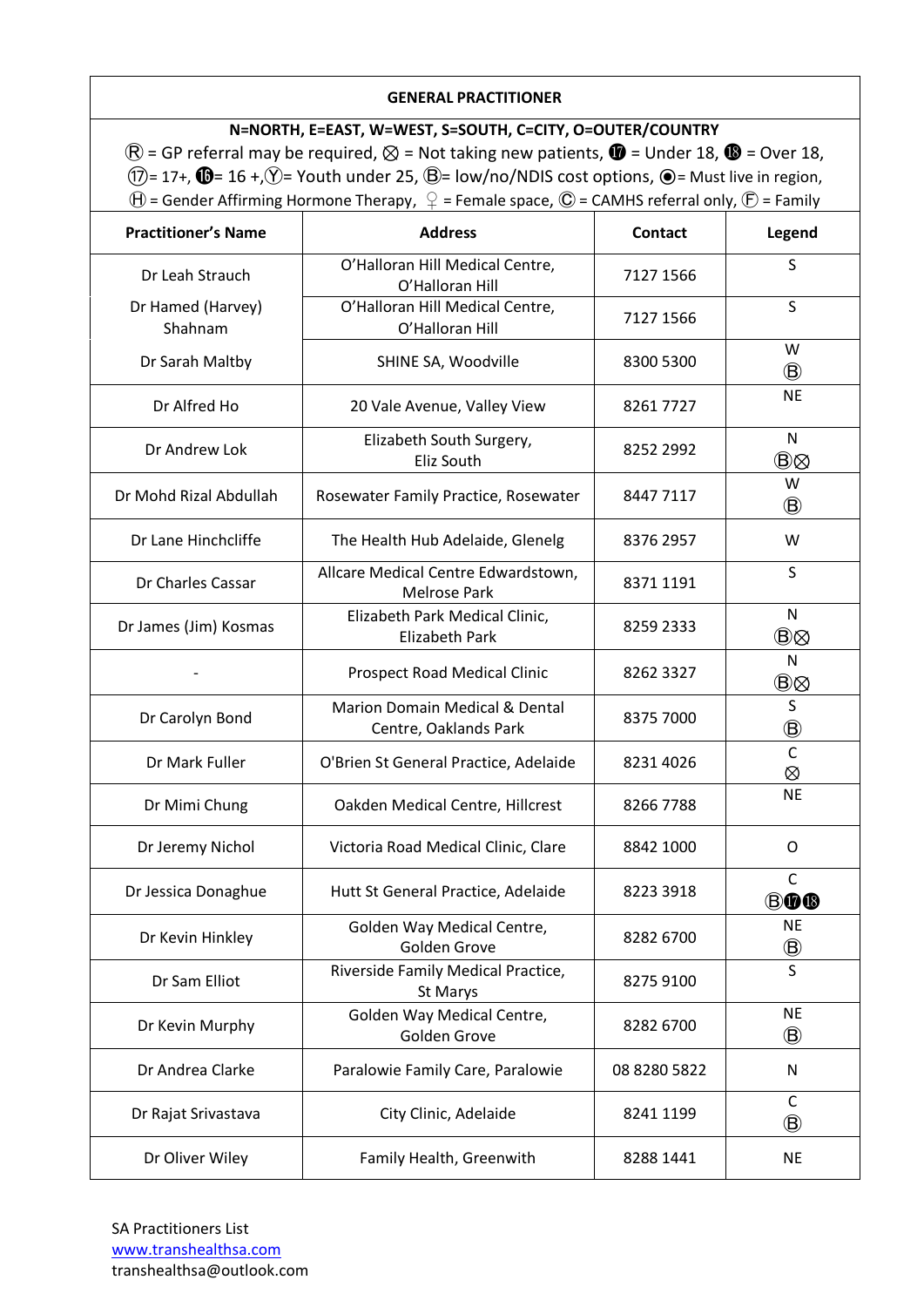### **GENERAL PRACTITIONER Cont.**

**N=NORTH, E=EAST, W=WEST, S=SOUTH, C=CITY, O=OUTER/COUNTRY**  $\mathbb{R}$  = GP referral may be required,  $\otimes$  = Not taking new patients,  $\mathbb{Q}$  = Under 18,  $\mathbb{Q}$  = Over 18,  $(1)$ = 17+,  $\mathbf{0}$ = 16 +, $\circled{}$ = Youth under 25,  $\mathbf{0}$ = low/no/NDIS cost options,  $\mathbf{0}$ = Must live in region,  $\Theta$  = Gender Affirming Hormone Therapy,  $\varphi$  = Female space,  $\mathbb O$  = CAMHS referral only,  $\mathbb E$  = Family

| <b>Practitioner's Name</b> | <b>Address</b>                                                                | Contact   | Legend                               |
|----------------------------|-------------------------------------------------------------------------------|-----------|--------------------------------------|
| Dr Paul Molyneux           | Chandlers Hill Surgery, Happy Valley                                          | 8381 2822 | S                                    |
| Dr Raj Dhaliwal            | Lincoln Medical Centre, Port Lincoln                                          | 8682 5133 | O                                    |
| Dr Vicki Bennett           | Seaton Medical and Specialist Centre,<br>Seaton                               | 8345 1369 | W<br>◉                               |
| Dr Sabine Dannenberg       | Mill House Medical Centre, Middleton                                          | 8554 3250 | O                                    |
| Dr Sonya Malone            | Tanunda Medical Centre, Tanunda                                               | 8563 2777 | $\circ$                              |
| Dr Steve Holmes            | Victoria Road Medical Clinic, Clare                                           | 8842 1000 | O                                    |
| Dr William Donohue         | O'Brien Street General Practice,<br>Adelaide                                  | 8231 4026 | C<br>$\circledB$                     |
| Dr Terry Rose              | Aberfoyle Park Medical Centre,<br>Aberfoyle Park                              | 8270 5211 | $\overline{\mathsf{S}}$<br>⊗         |
| Dr Simon Drakely           | Clovercrest Family Practice,<br>Modbury North                                 | 82648387  | <b>NE</b><br>$^\circledR$            |
| Dr Con Tsourtos            | Hutt Street General Practice, Adelaide                                        | 8223 3918 | $\mathsf{C}$                         |
| Dr Afsi Adil               | Seaford Day and Night Clinic, Seaford                                         | 8327 2022 | S                                    |
| Dr Kate Wylie              | North Eastern Health Centre,<br><b>Tea Tree Gully</b>                         | 8264 2300 | <b>NE</b><br>◉                       |
| Dr Paul Bolton             | Horace Lamb Building, North Terrace<br>Campus, The University of Adelaide, SA | 8313 5050 | $\mathsf C$<br>$\circledB$           |
|                            | Key Invest Building on Level 1 at 49<br>Gawler Place, Adelaide, SA 5000       | 8212 7175 | N<br>$\circledR$                     |
| Dr Santanu Dhall           | UniHealth Playford Super Clinic,<br>Munno Para                                | 8254 4500 | N<br>®                               |
| Dr Nicola Chynoweth        | <b>SHINE SA</b>                                                               | 7099 5300 | W <sub>C</sub><br>$\circledB\otimes$ |
| Dr Bindhiya Venugopalan    | Dr Try Medical Clinic, Mt Gambier                                             | 8723 9586 | O                                    |
| Dr Mark Sobieraj           | Churchill Road Medical Centre,<br>Prospect                                    | 8269 1796 | <b>NC</b><br>$\circledB$             |
| Dr Jennifer Wilson         | Health Hub Family GP, Glenelg                                                 | 8376 2957 | $\mathsf{S}$                         |
| Dr Tessa Moody             | <b>SHINE SA</b>                                                               | 7099 5300 | $\mathsf{C}$<br>$\circledR$          |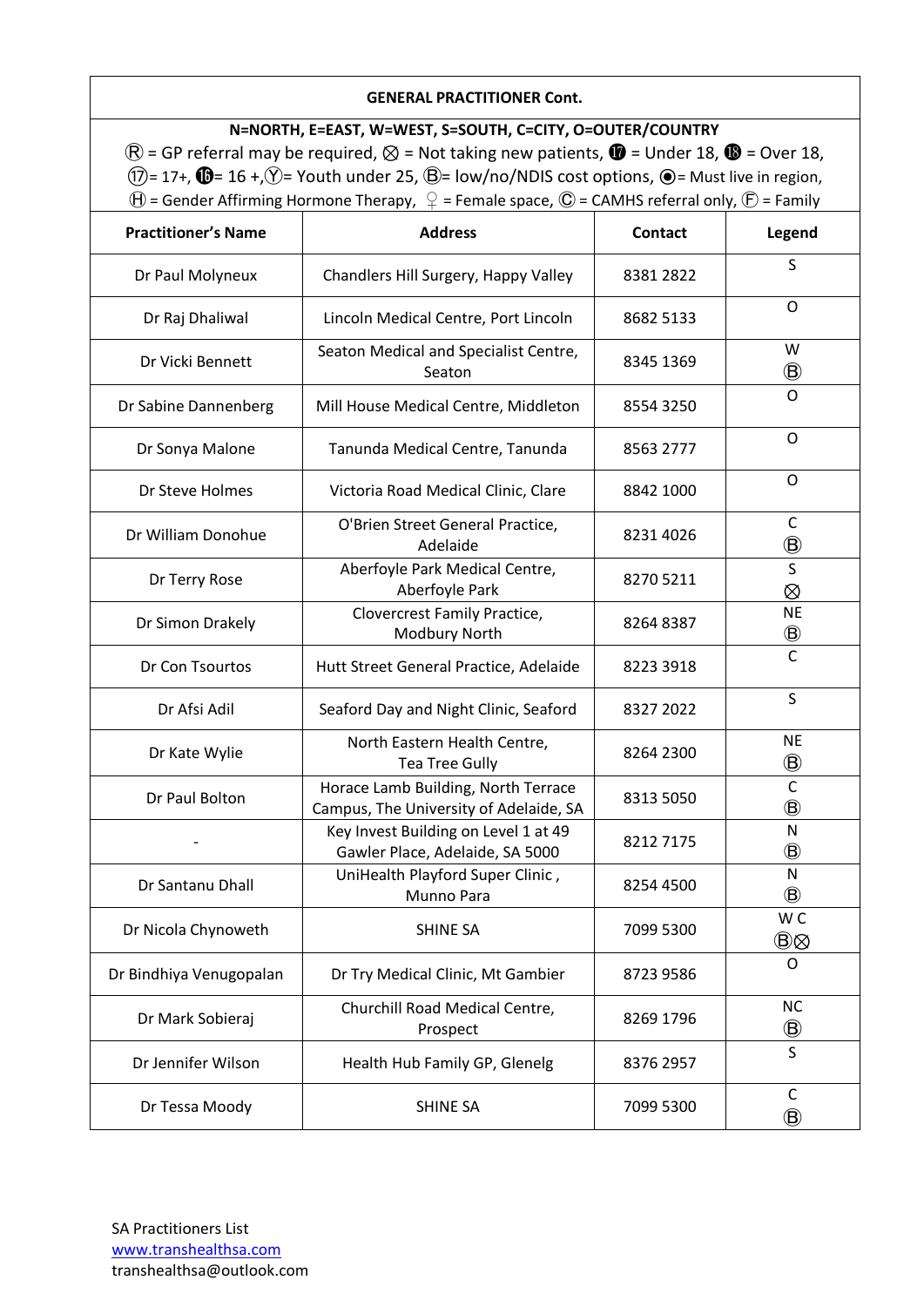### **GENERAL PRACTITIONER Cont.**

**N=NORTH, E=EAST, W=WEST, S=SOUTH, C=CITY, O=OUTER/COUNTRY**  $\mathbb{R}$  = GP referral may be required,  $\otimes$  = Not taking new patients,  $\mathbb{Q}$  = Under 18,  $\mathbb{Q}$  = Over 18,  $(1)$ = 17+,  $\mathbf{0}$ = 16 +, $\mathbf{V}$ = Youth under 25,  $\mathbf{B}$ = low/no/NDIS cost options,  $\mathbf{O}$ = Must live in region,  $\Theta$  = Gender Affirming Hormone Therapy,  $\mathcal{Q}$  = Female space,  $\mathbb{O}$  = CAMHS referral only,  $\mathcal{F}$  = Family

| <b>Practitioner's Name</b>          | <b>Address</b>                                         | <b>Contact</b> | Legend                             |
|-------------------------------------|--------------------------------------------------------|----------------|------------------------------------|
| Dr John Pitt                        | Adelaide City General Practice,<br>Adelaide            | 8410 1322      | C<br>$^\circledR$                  |
| Dr Steven Wade                      | 57 Hyde Street, Adelaide                               | 7099 5300      | $\overline{C}$<br>$^\circledR$     |
| Dr Jane Alderman                    | <b>Stirling Medical Clinic, Stirling</b>               | 8339 4344      | O                                  |
| Dr Bianca Davidde                   | 57 Hyde Street, Adelaide                               | 7099 5300      | $\mathsf{C}$<br>$\circledB\otimes$ |
| Dr Bronwyn Parker<br>Counselling GP | O'Brien Street General Practice,<br>Adelaide           | 8231 4026      | $\mathsf C$<br>$\circledB$         |
| Dr Kristen Willson                  | Regency Medical Clinic, Prospect                       | 83730888       | $\mathsf{C}$<br>$^\circledR$       |
| Dr Chek Ng                          | Woodville South Medical Practice,<br>Woodville South   | 8345 5341      | W<br>$^\circledR$                  |
| Dr Sarah Sibson                     | Aware Women's Health,<br>North Adelaide                | 83617866       | $\mathsf{C}$<br>$rac{Q}{S}$        |
| Dr Matthew Teale                    | Fountain Valley Medical Centre,<br><b>Happy Valley</b> | 8322 2824      | $^\circledR$                       |
| Dr Stella Prescott                  | Pioneer Medical Centre, Tea Tree Gully                 | 8396 2522      | <b>NE</b>                          |
| Dr Hanna Scory                      | Dr Try Medical Clinic, Mt Gambier                      | 8723 9586      | $\mathsf O$                        |
| Dr Jemma Elliot                     | Adelaide Health Care, Adelaide                         | 84100774       | C<br>$^\circledR$                  |
| Dr Catherine White                  | Para Hills Clinic, Para Hills                          | 8258 1033      | N<br>$\circledB\otimes$            |
|                                     | McIntyre Medical Centre, Para Hills<br>West            | 8465 1700      | N<br>$^\circledR$                  |
| Dr Nicole Mellor                    | Regency Medical Clinic, Sefton Park                    | 8269 1900      | $\mathsf{N}$                       |
| Dr Anna Aisatullin                  | Metro Youth Health - Elizabeth                         | 8255 3477      | N<br>$\circledB$                   |
| Dr Dominique Baume                  | Innovation House, Mawson Lakes                         | 8359 6266      | N<br>$^\circledR$                  |
| Dr Melanie George                   | Fountain Valley Medical Centre,<br><b>Happy Valley</b> | 8322 2824      | S<br>$^\circledR$                  |
| Dr Emily Kilner                     | Pear Tree Family Practice, Glenelg                     | 7228 5818      | W                                  |
| Dr Cicy Li                          | Arkaba Medical Centre, Parkside                        | 83730888       | $\mathsf C$                        |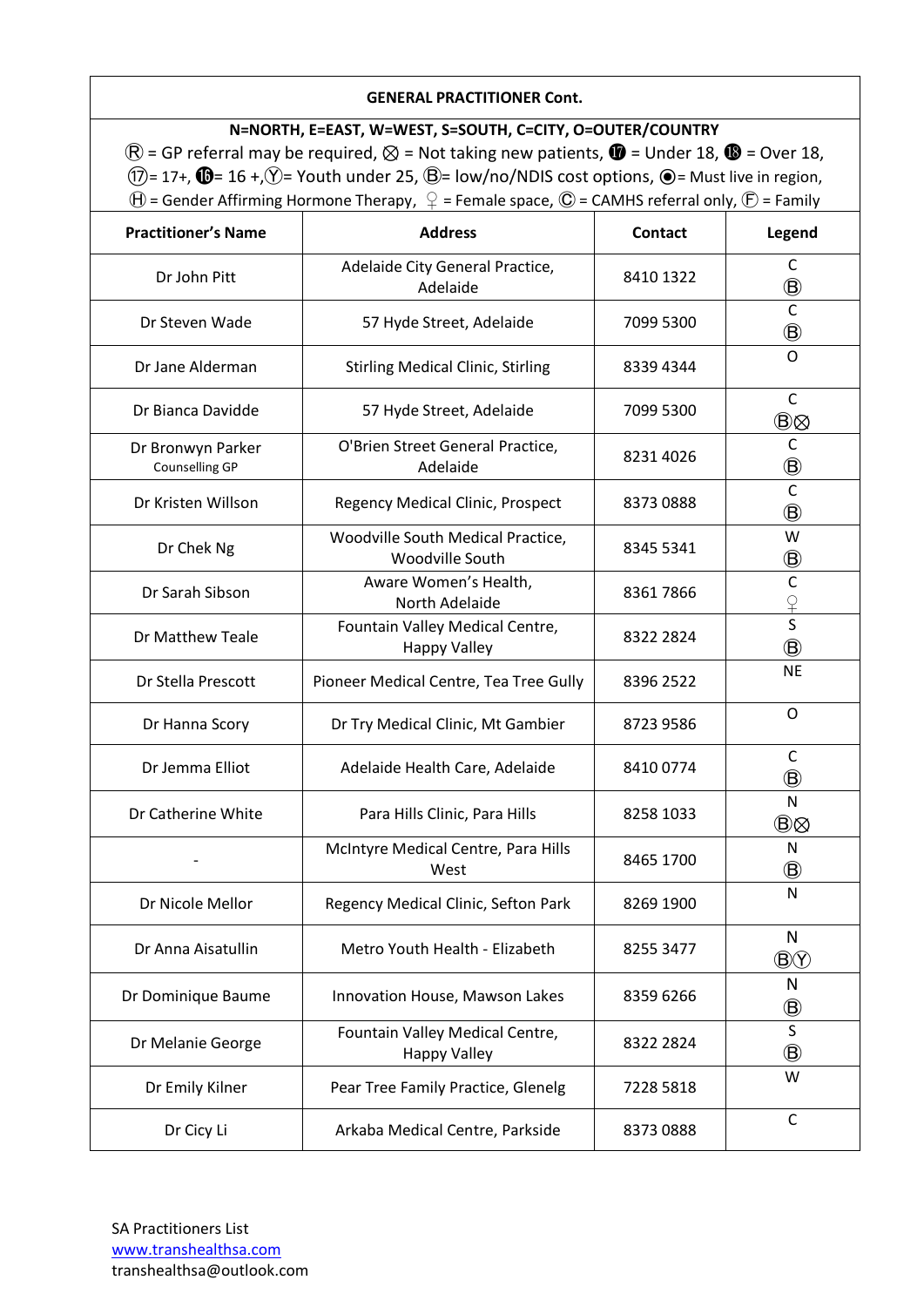### **GENERAL PRACTITIONER Cont.**

### **N=NORTH, E=EAST, W=WEST, S=SOUTH, C=CITY, O=OUTER/COUNTRY**

 $\mathbb{R}$  = GP referral may be required,  $\otimes$  = Not taking new patients,  $\mathbb{Q}$  = Under 18,  $\mathbb{Q}$  = Over 18,  $(1)$ = 17+,  $\mathbf{0}$ = 16 +, $\circled{}$ = Youth under 25,  $\mathbf{0}$ = low/no/NDIS cost options,  $\mathbf{0}$ = Must live in region,  $\Theta$  = Gender Affirming Hormone Therapy,  $\varphi$  = Female space,  $\mathbb O$  = CAMHS referral only,  $\mathbb E$  = Family

| <b>Practitioner's Name</b> | <b>Address</b>                                    | Contact    | Legend            |
|----------------------------|---------------------------------------------------|------------|-------------------|
| Dr Kasandra Melville       | Strathalbyn Family Medical Centre,<br>Strathalbyn | 8536 4466, | Ω<br>⑮            |
|                            | Hahndorf Medical Centre, Hahndorf                 | 83887066   | O<br>$^\circledR$ |
| Dr Tim Bromley             | Adelaide Sexual Health Centre,<br>Adelaide        |            | N<br>⑮            |
|                            | SHINE SA, Woodville                               | 8300 5300  | W<br>⑱            |
|                            | Medical HQ, Glynde                                | 8337 1200  | F<br>⑱            |
|                            | Medical HQ, Maitland Health Centre                | 8832 2185  | ∩<br>$\circledB$  |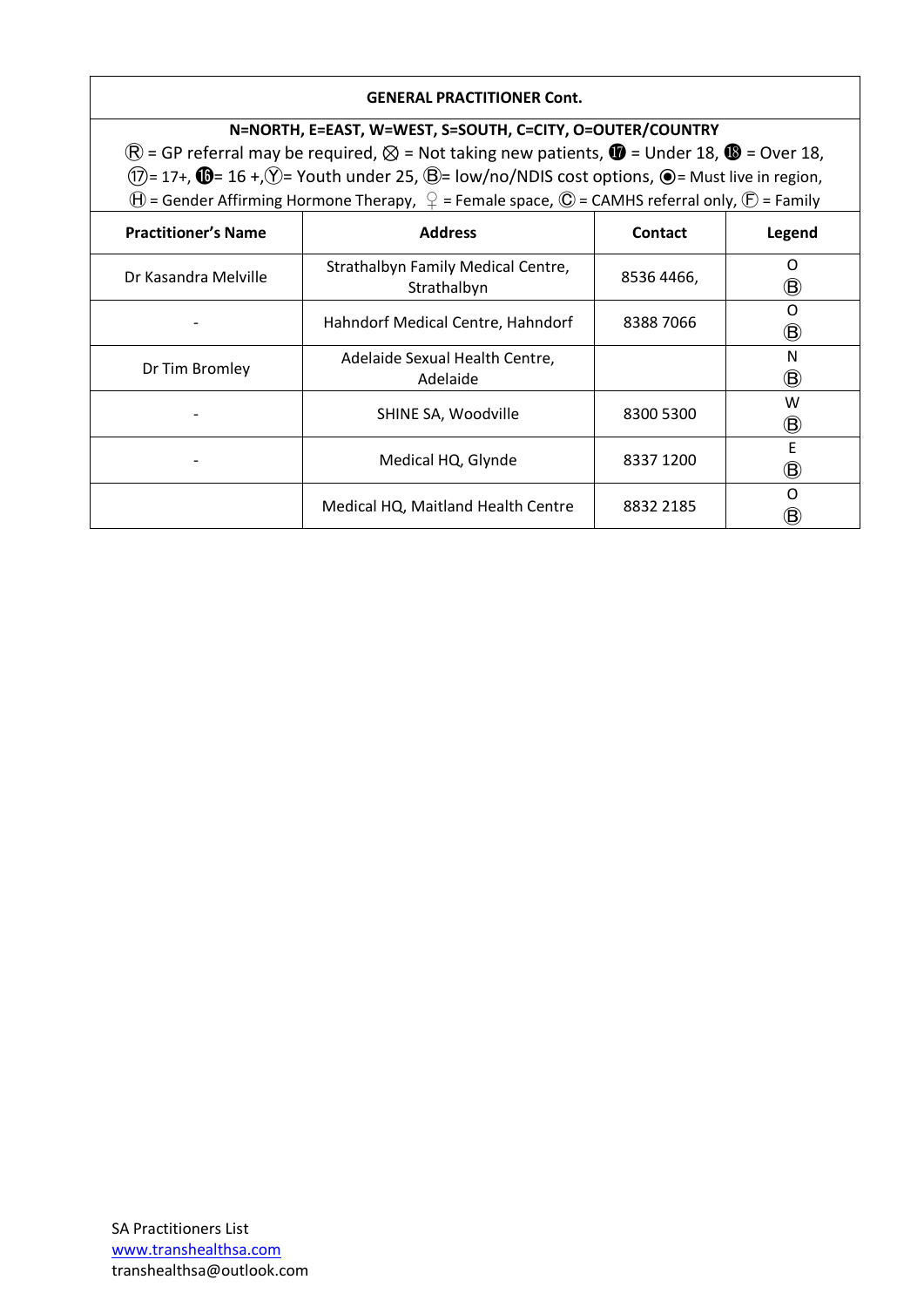### PSYCHIATRIST

# **N=NORTH, E=EAST, W=WEST, S=SOUTH, C=CITY, O=OUTER/COUNTRY**  $\mathbb{R}$  = GP referral may be required,  $\otimes$  = Not taking new patients,  $\mathbb{Q}$  = Under 18,  $\mathbb{Q}$  = Over 18,  $(1)$ = 17+,  $\bullet$  = 16 +, $\circled{Y}$ = Youth under 25,  $\circled{B}$ = low/no/NDIS cost options,  $\bullet$  = Must live in region,  $\Theta$  = Gender Affirming Hormone Therapy,  $\mathcal{Q}$  = Female space,  $\mathbb{O}$  = CAMHS referral only,  $\mathcal{F}$  = Family

| <b>Practitioner's Name</b> | <b>Address</b>                                                                                        | <b>Contact</b> | Legend                               |
|----------------------------|-------------------------------------------------------------------------------------------------------|----------------|--------------------------------------|
| Dr Georgie Swift           | Women's and Children's Hospital                                                                       | 81617227       | $\mathsf{C}$<br>OBR                  |
| Dr Georgina Cheng          | Barrett House, Norwood<br>(once off assessments)                                                      | 8331 1876      | E.<br>$^{\circledR}$                 |
| Dr Melanie Turner          | Child & Adolescent Psychiatry,<br>Walkerville                                                         | 7231 1703      | <b>NE</b><br>$\textcircled{\tiny R}$ |
| Dr Nazila Tai              | Norwood Health on Fullarton,<br>Norwood                                                               | 83637222       | E<br>®®⊗                             |
| Dr Bridget Warnes          | Eastern CAMHS, Paradise                                                                               | 7321 4500      | E<br>$\mathbf{O} \mathbb{O}$         |
| Dr Robert Lyons            | 138 Fullarton Road, Rose Park                                                                         | 8431 6244      | E<br>®⊗                              |
| Dr Gabrielle Hart          | 14a Stuart Rd, Dulwich                                                                                | 0422 744 113   | C<br>VO®⊗                            |
| Dr Bianca Djurdjevic       | Young Street Consulting, Unley                                                                        | 7077 0015      | C<br>VO®⊗                            |
| Dr Elsa Jureidini          | Women's and Children's Hospital                                                                       | 81617227       | $\mathsf{C}$<br>$\bullet$ B $\circ$  |
| Prof Richard Harvey        | Only telehealth services, primarily to<br>regional and rural Australia<br>www.telepsychiatrist.online | 1300 617 685   | O<br><b>BR</b>                       |
| Dr Anthony Fernando        | Telehealth only, once off assessments<br>and/or ongoing                                               | 1300 959 942   | O<br>$^{\circledR}$                  |
| Dr Sadaf Rashid            | Telehealth only, once off assessments<br>and/or ongoing                                               | 1300 959 942   | O<br>$^{\circledR}$                  |
| Dr Khine Zin Oo            | Telehealth only, once off assessments<br>and/or ongoing                                               | 1300 959 942   | O<br>$^{\circledR}$                  |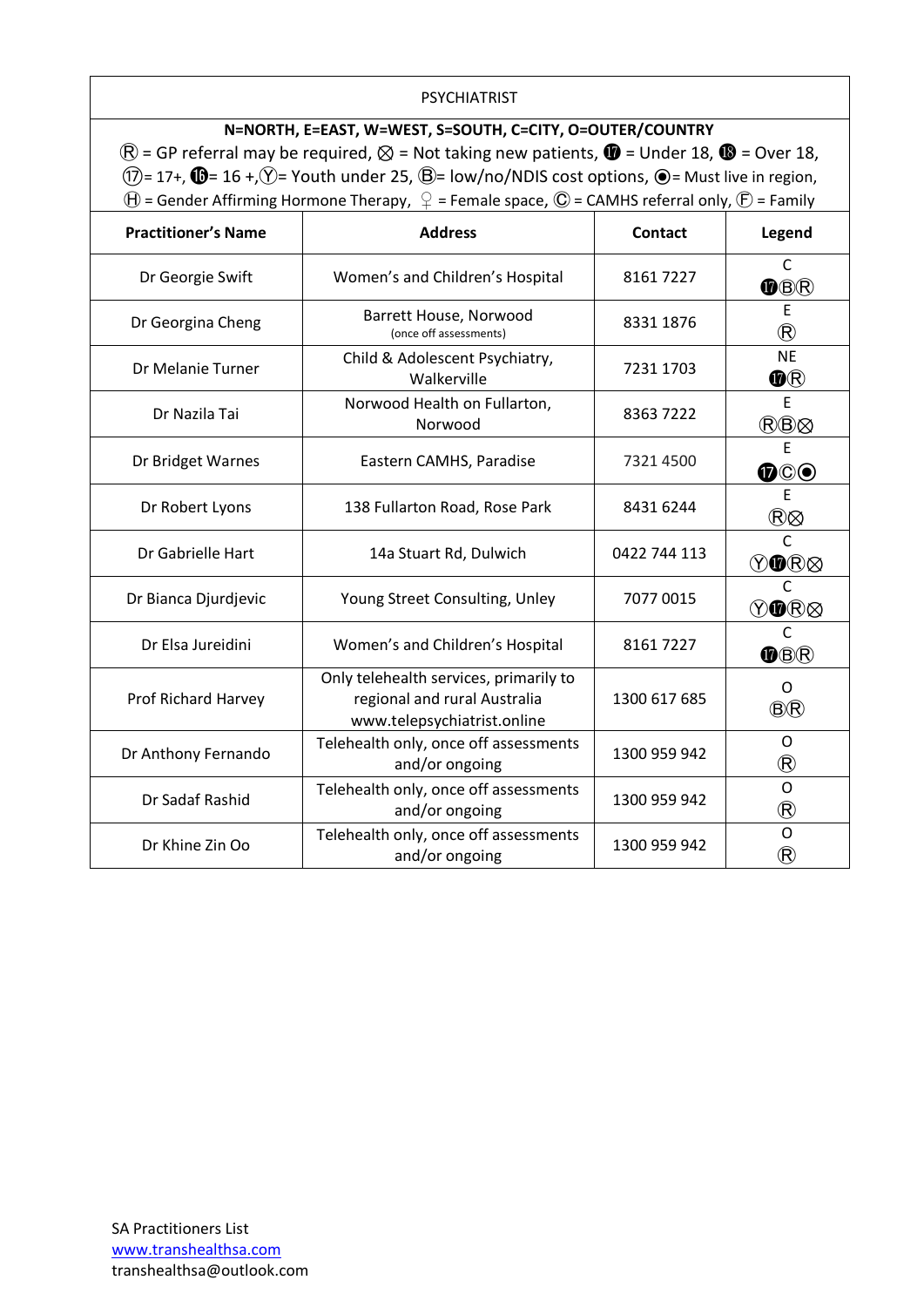### SEXUAL HEALTH PHYSICIAN

|                            | N=NORTH, E=EAST, W=WEST, S=SOUTH, C=CITY, O=OUTER/COUNTRY                                                                                     |                |        |
|----------------------------|-----------------------------------------------------------------------------------------------------------------------------------------------|----------------|--------|
|                            | $\overline{R}$ = GP referral may be required, $\otimes$ = Not taking new patients, $\overline{w}$ = Under 18, $\overline{w}$ = Over 18,       |                |        |
|                            | $(1)$ = 17+, $\mathbf{0}$ = 16 +, $\mathbf{V}$ = Youth under 25, $\mathbf{B}$ = low/no/NDIS cost options, $\mathbf{O}$ = Must live in region, |                |        |
|                            | $\Theta$ = Gender Affirming Hormone Therapy, $\mathcal{Q}$ = Female space, $\mathbb{O}$ = CAMHS referral only, $\mathcal{F}$ = Family         |                |        |
| <b>Practitioner's Name</b> | <b>Address</b>                                                                                                                                | <b>Contact</b> | Legend |
| Dr Danae Kent              | Hyde Street Practice - SHINE SA,<br>Adelaide                                                                                                  | 7099 5320      |        |

| O'Brien Street Practice, Adelaide | 8231 4026 | <b>RHOZ</b> |
|-----------------------------------|-----------|-------------|
|                                   |           |             |

#### ENDOCRINOLOGIST

#### **N=NORTH, E=EAST, W=WEST, S=SOUTH, C=CITY, O=OUTER/COUNTRY**

 $\mathbb{R}$  = GP referral may be required,  $\otimes$  = Not taking new patients,  $\mathbb{Q}$  = Under 18,  $\mathbb{Q}$  = Over 18,  $(7)$ = 17+,  $\bullet$  = 16 +, $\circled{Y}$ = Youth under 25,  $\circled{B}$ = low/no/NDIS cost options,  $\bullet$  = Must live in region,  $\Theta$  = Gender Affirming Hormone Therapy,  $\varphi$  = Female space,  $\mathbb O$  = CAMHS referral only,  $\mathbb E$  = Family

| <b>Practitioner's Name</b>                                        | <b>Address</b>                                                                      | Contact   | Legend                                  |
|-------------------------------------------------------------------|-------------------------------------------------------------------------------------|-----------|-----------------------------------------|
| Dr Anthony Roberts                                                | <b>Endocrine Consultants, Keswick</b>                                               | 8297 7755 | (R)H                                    |
|                                                                   | Bridge Clinic, Murray Bridge                                                        | 85393232  | O<br>$R\oplus$                          |
| Dr Ana McCarthy                                                   | Norwood Specialist Centre, Norwood<br>(see website for fees for Norwood & Tennyson) | 71600237  | <b>CE</b><br>$\mathbb{R} \oplus \oplus$ |
|                                                                   | Endocrine SA, Tennyson Centre,<br>Kurralta Park                                     | 8371 2229 | <b>CW</b><br>$\mathbb{R} \oplus \oplus$ |
| Modbury Hospital<br><b>Transgender Clinic</b>                     | Modbury Hospital                                                                    | 8161 2000 | <b>NE</b><br>$\mathbb{R} \oplus \oplus$ |
| Dr Jemma Anderson<br>General Paediatrician and<br>Endocrinologist | Women's and Children's Hospital                                                     | 81617227  |                                         |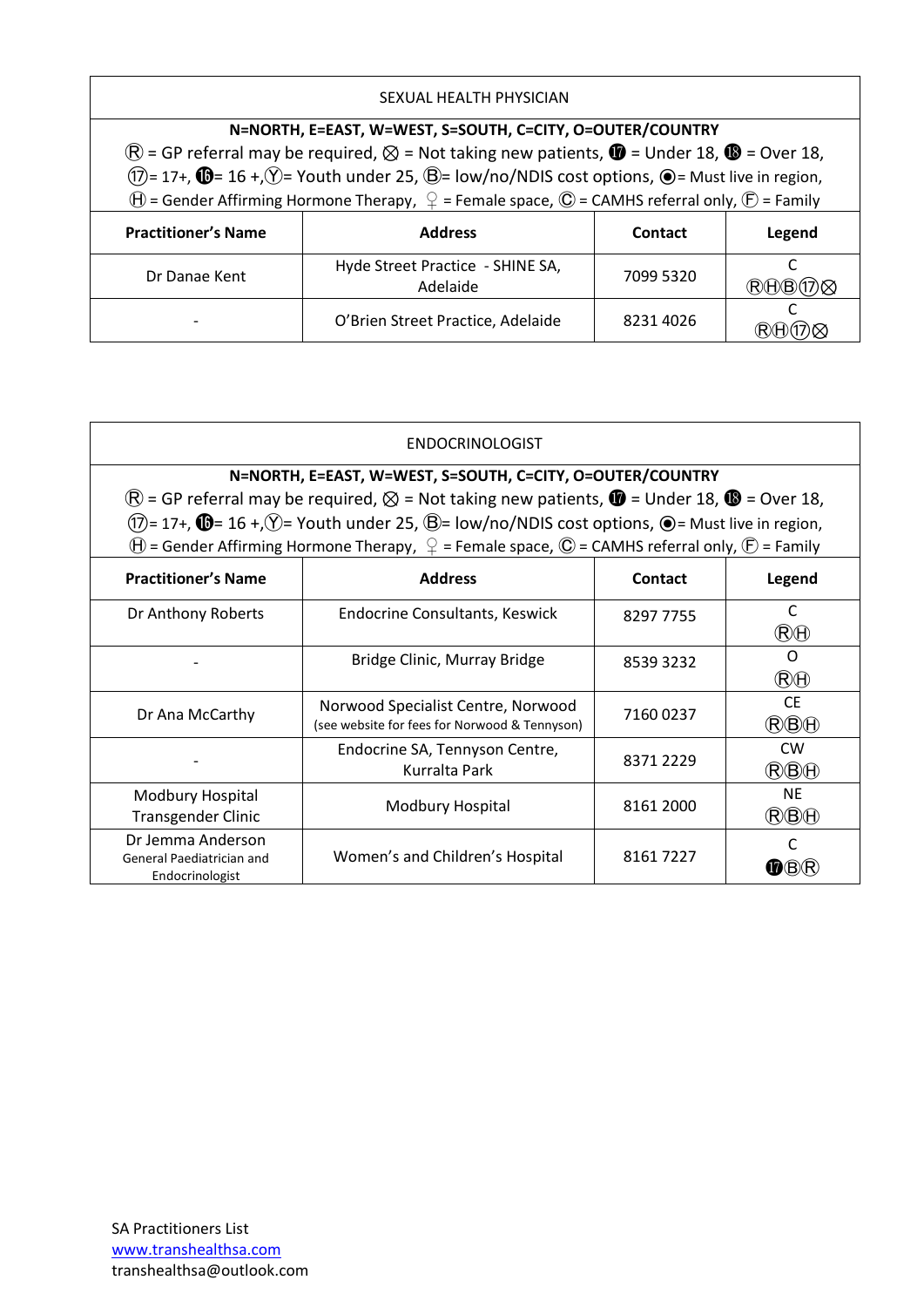### CLINICAL PSYCHOLOGIST

### **N=NORTH, E=EAST, W=WEST, S=SOUTH, C=CITY, O=OUTER/COUNTRY**

 $\mathbb{R}$  = GP referral may be required,  $\otimes$  = Not taking new patients,  $\mathbb{Q}$  = Under 18,  $\mathbb{Q}$  = Over 18,  $(1)$ = 17+,  $\mathbf{O}$ = 16 +, $\circled{}$ = Youth under 25,  $\circled{}$ = low/no/NDIS cost options,  $\circled{}$ = Must live in region,  $\widehat{\Theta}$  = Gender Affirming Hormone Therapy,  $\widehat{\varphi}$  = Female space,  $\widehat{\mathbb{C}}$  = CAMHS referral only,  $\widehat{\mathbb{C}}$  = Family

| <b>Practitioner's Name</b>                 | <b>Address</b>                                          | <b>Contact</b>            | Legend                               |
|--------------------------------------------|---------------------------------------------------------|---------------------------|--------------------------------------|
| Selma Van Diest<br>Also Sex Therapist      | Sex Therapy & Psychology, Adelaide &<br>Torrensville    | 0468 815 114              |                                      |
| Denni Meredith                             | ClinPsych 162 Payneham Road,<br>Evandale 5069           | 8362 9293                 | E<br>®®                              |
|                                            | ClinPsych 2/29 Philip Highway,<br>Elizabeth SA 5112     | 8362 9293                 | $\mathsf{N}$<br>$\circledR\circledB$ |
|                                            | ClinPsych 2 Twelfth Street Gawler, SA,<br>5118          | 8362 9293                 | N<br>(B)                             |
|                                            | ClinPsych 12 Greenoch Road,<br>Nuriootpa, SA 5355       | 83629293                  | $\mathsf{O}$<br>(B)                  |
| Alexandra (Alex) Jolly                     | Rally Consulting Adelaide, Thebarton                    | 8239 2611                 | C<br>$^{\circledR}$                  |
|                                            | Ladywood Clinic                                         | 8263 6521                 | <b>NE</b><br>$^{\circledR}$          |
|                                            | O'Brien Street General Practice,<br>Adelaide            | 8231 4026                 | $\mathsf{C}$<br>$^\circledR$         |
| <b>Graeme Piercy</b><br>Also Sex Therapist | Mind in Therapy, Norwood                                | 0498 197 180              | $\overline{E}$<br>OODR               |
| AnneMarie Menne                            | Neaves and Menne Clinical Psychology,<br>North Adelaide | 8267 5466                 | C<br><b>OO</b>                       |
| Tim Upsdell                                | <b>Fleurieu Psychology Services</b>                     | 8362 4354                 | 0<br>◉                               |
| Lydia Kovacev                              | East Adelaide Medical Centre, Adelaide                  | 82109444                  | $\mathsf{C}$                         |
| Susan Bubner                               | Adelaide Road Psychology, Gawler<br>South               | 8523 2766                 | N<br>OOER                            |
| Wendy Jenkin                               | Umbrella Psychology, Mile End                           | 8354 2229                 | W<br>$\circledR\circledf$            |
| Dr Brooke Ferguson                         | 105 Tusmore Avenue, Tusmore                             | 7222 5363                 | C<br><b>ROC</b>                      |
| Leonard Kling                              | Room for Positive Change, Adelaide                      | 08 7087 2160              | C<br>RO                              |
| Andrea Harper                              | Harper Psychology, Mawson Lakes                         | 0422 759 172              | N<br><b>RBOO</b>                     |
| Dr Sharifa Syed                            | North Star Family Psychology, Adelaide                  | 0437 891 443              | C<br><b>YO</b> ORB                   |
| Sue Parkinson                              | 17 Alexandrina Road, Mt Barker                          | 0419 867 134              | O<br>@@                              |
| Alison Bruer                               | University of South Australia<br>UniSA Students Only    | Book via UniSA<br>website | $\mathsf{C}$<br>$^\circledR$         |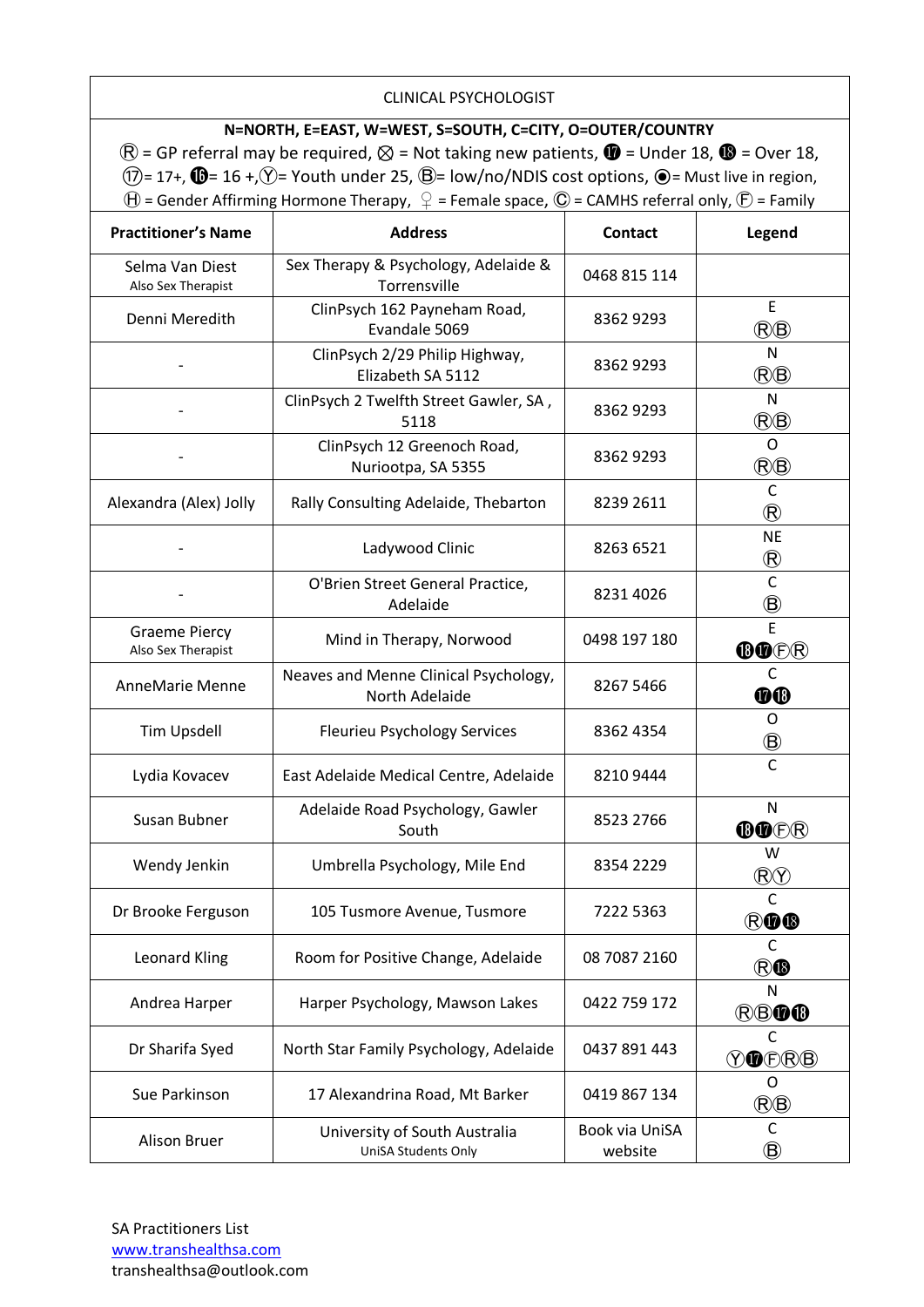### CLINICAL PSYCHOLOGIST Cont.

### **N=NORTH, E=EAST, W=WEST, S=SOUTH, C=CITY, O=OUTER/COUNTRY**

 $\mathbb{R}$  = GP referral may be required,  $\otimes$  = Not taking new patients,  $\mathbb{Q}$  = Under 18,  $\mathbb{Q}$  = Over 18,  $(1)$ = 17+,  $\bigoplus$ = 16 +, $\circled{Y}$ = Youth under 25,  $\bigoplus$ = low/no/NDIS cost options,  $\bigoplus$ = Must live in region,  $\widehat{\Theta}$  = Gender Affirming Hormone Therapy,  $\widehat{\varphi}$  = Female space,  $\widehat{\mathbb{C}}$  = CAMHS referral only,  $\widehat{\mathbb{E}}$  = Family

| <b>Practitioner's Name</b> | <b>Address</b>                                                     | <b>Contact</b>            | Legend                       |
|----------------------------|--------------------------------------------------------------------|---------------------------|------------------------------|
| David Rimmington           | PsychMed, Adelaide CBD                                             | 8232 2424                 | C<br>(B)                     |
| Marina Policki             | 93 Rundle St, Kent Town                                            | 0452 500 893              | $\mathsf C$<br>ROO           |
| Dr Melissa Taylor          | Taylored Psychology, Gilles Plains                                 | 1300 874 218              | <b>NE</b><br><b>ROO</b>      |
| Dr Emma Johnston           | Emma Johnston Clinical Psychology,<br><b>Cumberland Park</b>       | 8418 3834                 | C<br>®®                      |
| <b>Aaron Neaves</b>        | Neaves and Menne Clinical Psychology,<br>North Adelaide            | 8267 5466                 | C<br>OOR                     |
| Derek Ruse                 | Marden Medical Clinic, Marden                                      | 8362 7032                 | E<br>®O®⊗                    |
| Dr Quentin Black           | PsychMed, North Tce                                                | 8232 2424                 | C<br>®®                      |
| Nina Higgs                 | 245 Sturt Street, Adelaide                                         | 70780298                  | $\mathsf{C}$<br><b>ROO</b> D |
| Marina Vrey                | 93 Rundle Street, Kent Town                                        | 0452 500 893              | $\mathsf{C}$<br>ROO          |
| Noel Bekker                | Doctors on South, Morphett Vale                                    | 8384 7774<br>0488 331 858 | S<br><b>ROO</b>              |
| Jennifer Pearce            | 630 Regency Road, Broadview                                        | 83570043                  | <b>NE</b><br>ROO             |
|                            | 90 Opey Avenue, Hyde Park                                          | 83570043                  | C<br><b>RO</b> O             |
|                            | 101 Mount Barker Road, Stirling                                    | 83570043                  | O<br>ROE                     |
| Dr Kate Alessia            | 1A Station Place, Hindmarsh                                        | 0400 444 040              | C<br>ROOD                    |
| Michael Guarna             | Liz Moriarty & Associates, Mt Gambier                              | 8723 1999                 | 0<br><b>ROO</b>              |
| <b>Madeline Rowell</b>     | Gender Wellbeing Service SHINE SA,<br>57 Hyde St Adelaide          | 8300 5300                 | C<br>(B(B)                   |
|                            | ThinkWise, Cumberland Park                                         | 8271 4401                 | C<br>$^\circledR$            |
| Cherie Finn                | Connect Psychology, Hyde Park                                      | 83570043                  | $\mathsf{C}$<br>$^\circledR$ |
| Dr Ruth Jarman             | Willow Tree Psychology and Wellbeing,<br><b>Kensington Gardens</b> | 8233 0828                 | E<br>OORB                    |
| Jo Osbourne                | Willow Tree Psychology and Wellbeing,<br>Kensington Gardens        | 82330828                  | Е<br>OORB                    |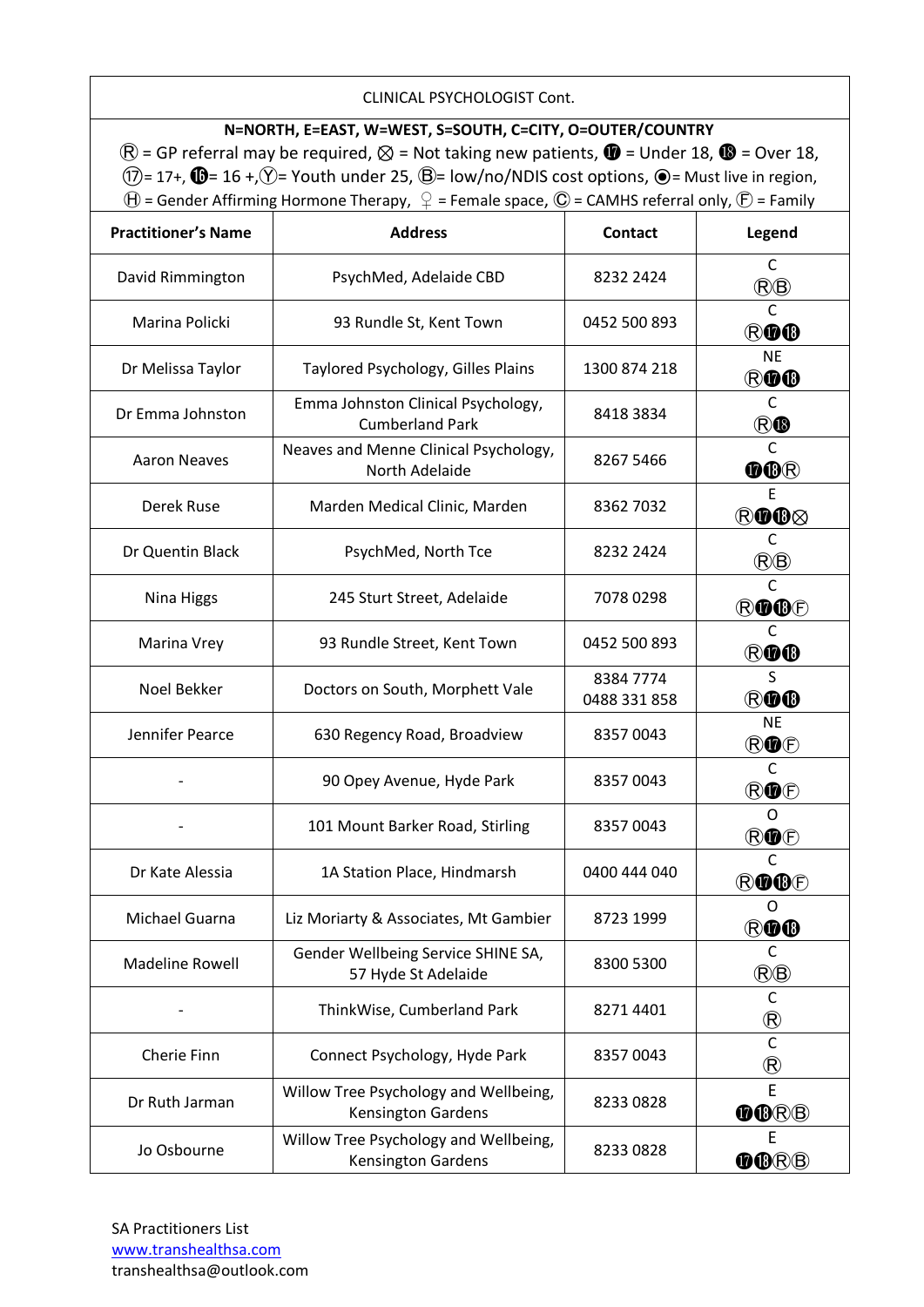CLINICAL PSYCHOLOGIST Cont.

### **N=NORTH, E=EAST, W=WEST, S=SOUTH, C=CITY, O=OUTER/COUNTRY**

 $\circledR$  = GP referral may be required,  $\otimes$  = Not taking new patients,  $\bullet$  = Under 18,  $\bullet$  = Over 18,  $(17)= 17+$ ,  $\circled{1}$  = 16 +,  $\circled{1}$  = Youth under 25,  $\circled{B}$  = low/no/NDIS cost options,  $\circled{1}$  = Must live in region,  $\Theta$  = Gender Affirming Hormone Therapy,  $\mathcal{Q}$  = Female space,  $\mathbb{O}$  = CAMHS referral only,  $\mathbb{F}$  = Family

| <b>Practitioner's Name</b>                        | <b>Address</b>                                                     | Contact      | Legend             |
|---------------------------------------------------|--------------------------------------------------------------------|--------------|--------------------|
| Kendall Felix                                     | Willow Tree Psychology and Wellbeing,<br><b>Kensington Gardens</b> | 82330828     | E<br>OORB          |
| Rocco Luppino                                     | Willow Tree Psychology and Wellbeing,<br><b>Kensington Gardens</b> | 82330828     | OORBE              |
| Dr Michelle Short                                 | Suite 2/18-20 Scholefield Rd, Seacliff                             | 0402 959 743 | <b>SW</b><br>OORBE |
| Dr Ann Parker<br><b>Consultant Psychologist</b>   | <b>Good Prospects</b>                                              | 8182 3335    | N, NW, C<br>®®     |
| <b>Rodney Cassel</b><br>(Registered Psychologist) | Action Psychology SA, Gawler                                       | 8524 6683    | N<br>M(Y)(R)(B)    |
|                                                   |                                                                    |              |                    |

### COUNSELLING PSYCHOLOGIST

### **N=NORTH, E=EAST, W=WEST, S=SOUTH, C=CITY, O=OUTER/COUNTRY**

 $\mathbb{R}$  = GP referral may be required,  $\otimes$  = Not taking new patients,  $\mathbb{Q}$  = Under 18,  $\mathbb{Q}$  = Over 18,  $(1)$ = 17+,  $\mathbf{0}$ = 16 +, $\mathbf{V}$ = Youth under 25,  $\mathbf{B}$ = low/no/NDIS cost options,  $\mathbf{O}$ = Must live in region,  $\Theta$  = Gender Affirming Hormone Therapy,  $\mathcal{Q}$  = Female space,  $\mathbb{O}$  = CAMHS referral only,  $\mathbb{F}$  = Family

| <b>Practitioner's Name</b>                          | <b>Address</b>                                                                | Contact      | Legend                     |
|-----------------------------------------------------|-------------------------------------------------------------------------------|--------------|----------------------------|
| Amanda Gierasch                                     | Adelaide Health Psychology, Norwood                                           | 0404 583 592 | E                          |
| Dr Heather Mattner<br>Perinatal Health Psychologist | 83 Mount Barker Road, Stirling                                                | 0414 499 544 | ∩<br>(R)B                  |
| Jo-Anne Hamilton                                    | 42 Beulah Road, Norwood                                                       | 0419 849 017 | $R$ $R$ $R$ $R$ $F$        |
| Kylie Agnew<br>Psychologist                         | Youth Psychology SA, North Adelaide                                           | 0401 966 710 | $\left( \mathsf{R}\right)$ |
|                                                     | Youth Inc.<br>(Alternative Education School)<br>Must be a student to see here | 0451828080   |                            |
|                                                     |                                                                               |              |                            |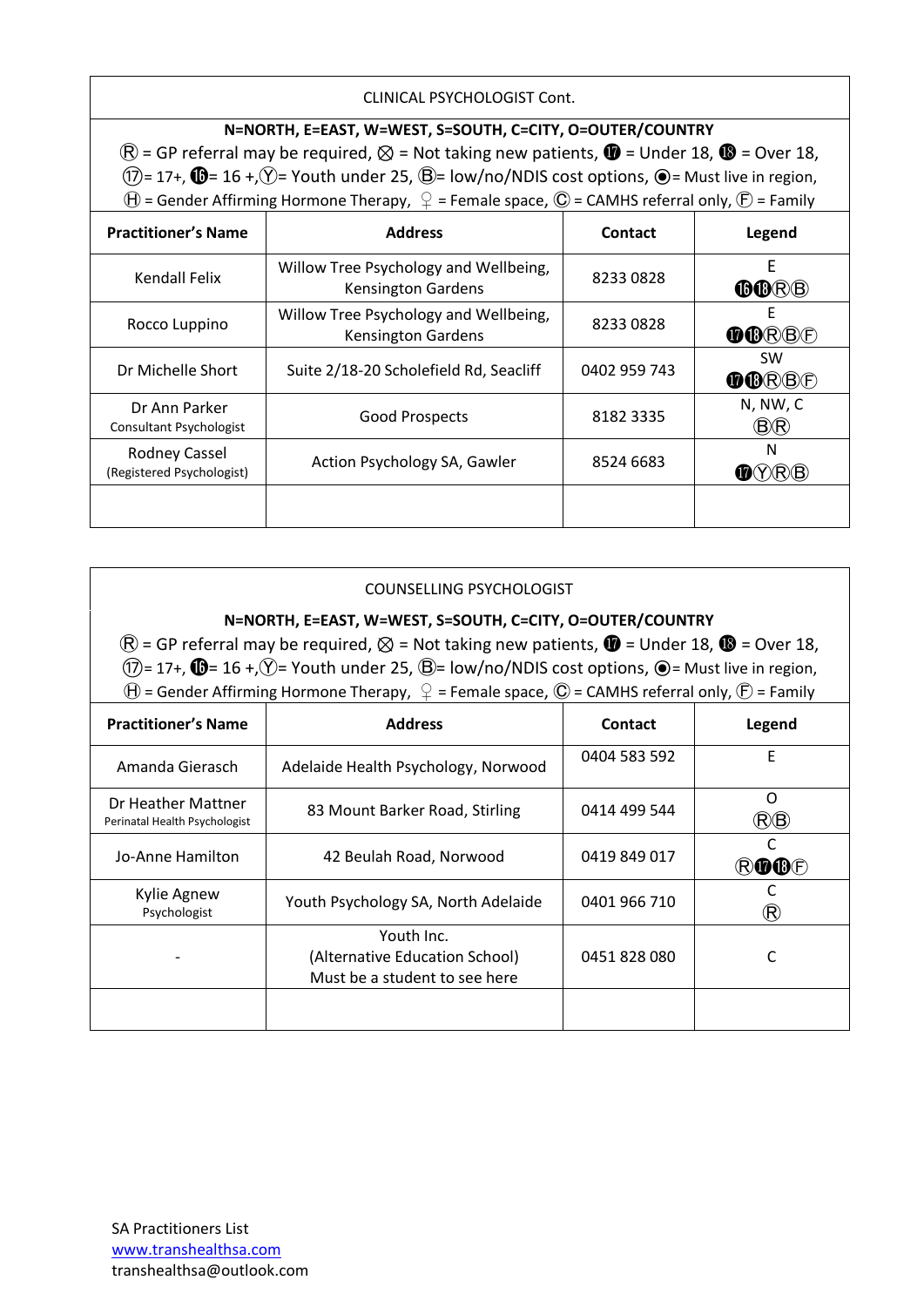#### ALLIED HEALTH PRACTITIONER (counsellors, speech pathologists, nurses etc.)

**N=NORTH, E=EAST, W=WEST, S=SOUTH, C=CITY, O=OUTER/COUNTRY**  $\mathbb{R}$  = GP referral may be required,  $\otimes$  = Not taking new patients,  $\mathbb{Q}$  = Under 18,  $\mathbb{Q}$  = Over 18,  $(1)$ = 17+,  $\mathbf{0}$ = 16 +, $\circled{}$ = Youth under 25,  $\mathbf{0}$ = low/no/NDIS cost options,  $\mathbf{0}$ = Must live in region,  $\Theta$  = Gender Affirming Hormone Therapy,  $\varphi$  = Female space,  $\mathbb O$  = CAMHS referral only,  $\mathbb E$  = Family

| <b>Practitioner's Name</b>                                                       | <b>Address</b>                                              | <b>Contact</b>                | Legend                       |
|----------------------------------------------------------------------------------|-------------------------------------------------------------|-------------------------------|------------------------------|
| Dr Damien Riggs<br>Clinical Psychotherapist                                      | <b>Clarence Park</b>                                        | 7122 4559                     | <b>SW</b><br>$\circledR$     |
| Zac Cannell<br>Social Worker & Trans Man                                         | SHINE SA - Woodville                                        | 1300 794 584                  | W<br>BOGE                    |
|                                                                                  | Metro Youth Health, Elizabeth                               | 1300 794 584                  | N<br>$\circledB$             |
| Lyn Sutton<br>Social Worker                                                      | SHINE SA - Woodville                                        | 1300 794 584                  | W<br>BOGE                    |
|                                                                                  | Headspace Onkaparinga                                       | 1300 794 584                  | S<br>$\circledR$             |
| Sarah Ayling<br>Social Worker                                                    | Metro Youth Health - Elizabeth                              | 8255 3477                     | N<br>$\circledB\circledV$    |
| Donna Carley<br>Social Worker                                                    | Metro Youth Health - Elizabeth                              | 8255 3477                     | N<br>$\circledB$             |
| Layla Assad-Salha<br>headspace Centre Coordinator<br>and Mental Health Clinician | <b>Headspace Marion</b>                                     | 8490 7700                     | S<br><b>YORB</b>             |
| Simone Miller<br>Social & Emotional Wellbeing<br>Worker                          | 1 Eyre Highway, Ceduna                                      | 8626 2500                     | $\mathbf 0$                  |
| Anisa Varasteh<br><b>Clinical Sexologist</b>                                     | Relate Sexology, North Adelaide                             | 83617866                      | $\mathsf{C}$                 |
| Jess Bos<br>Non-binary, Gender Diversity<br>Clinician                            | Women's and Children's Hospital,<br>Adelaide                | 81617227                      | C<br>⊕                       |
| <b>CAMHS Clinician/Social Worker</b>                                             | Child and Adolescent Mental Health<br>Services, Elizabeth   | 1300 222 647                  | N<br>$\bf \Phi$              |
| Jesse Muller (they/them)<br>Gender Diverse Person,<br>Counsellor                 | Flagstaff Hill, and Online Services                         | jesse.muller.85<br>@gmail.com | C <sub>S</sub><br>OBOBE      |
| Dr Stephanie Russell<br>Trans woman, Counsellor and<br>Psychotherapist           | Adelaide Hills Inclusive Counselling,<br>Teringie           | 7079 4324                     | EO<br><b>OB</b>              |
| Zan Maeder<br>Queer Counsellor                                                   | <b>RAD Counselling</b>                                      | 0401 820 217                  | C<br>$^\circledR$            |
| Kirsty Degabriele<br>Mental Health Social Worker                                 | University of South Australia<br><b>UniSA Students Only</b> | Book via UniSA<br>website     | $\mathsf{C}$<br>$^\circledR$ |
| Rachel Lafain<br>Social Worker/ NDIS Support<br>Coordinator                      | <b>Contemporary Coordination</b>                            | 0404 679 135                  | <b>NWC</b><br>$\circledB$    |
| Riki Owens-Bennett<br>Non-binary, community worker                               | Bfriend, Adelaide                                           | 8202 5190                     | C<br>$\circledB$             |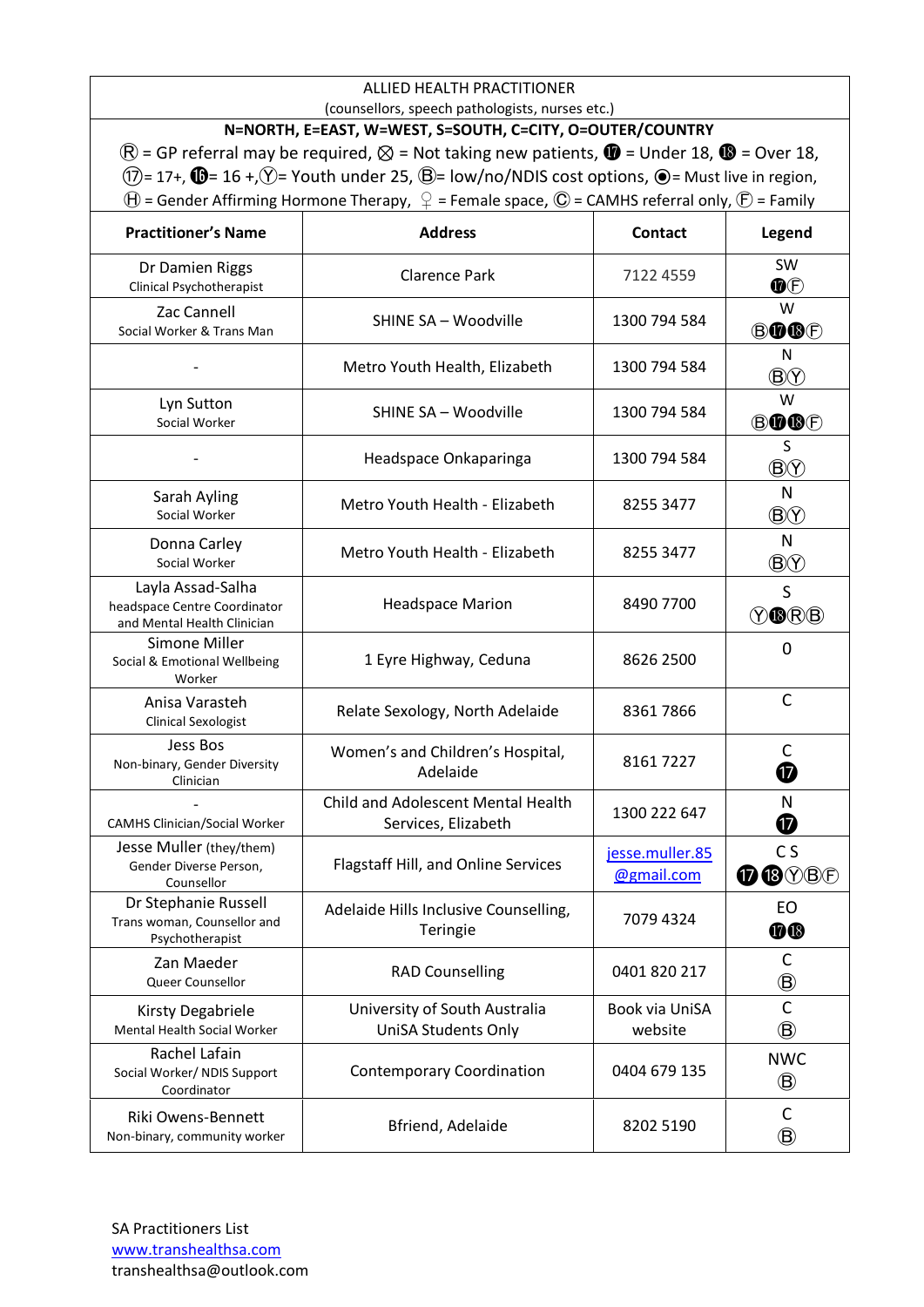|                                                                                                                                     | ALLIED HEALTH PRACTITIONER Cont.<br>(counsellors, speech pathologists, nurses etc.)                                            |                |                                     |
|-------------------------------------------------------------------------------------------------------------------------------------|--------------------------------------------------------------------------------------------------------------------------------|----------------|-------------------------------------|
|                                                                                                                                     | N=NORTH, E=EAST, W=WEST, S=SOUTH, C=CITY, O=OUTER/COUNTRY                                                                      |                |                                     |
|                                                                                                                                     | $\circledR$ = GP referral may be required, $\otimes$ = Not taking new patients, $\circledR$ = Under 18, $\circledR$ = Over 18, |                |                                     |
| $(7)$ = 17+, $(6)$ = 16 +, $(9)$ = Youth under 25, $\circledcirc$ = low/no/NDIS cost options, $\circledcirc$ = Must live in region, |                                                                                                                                |                |                                     |
|                                                                                                                                     | $\Theta$ = Gender Affirming Hormone Therapy, $\Omega$ = Female space, $\mathbb O$ = CAMHS referral only, $\mathbb O$ = Family  |                |                                     |
| <b>Practitioner's Name</b>                                                                                                          | <b>Address</b>                                                                                                                 | <b>Contact</b> | Legend                              |
| Daniel Hackett<br>Counsellor & Youth Worker                                                                                         | Harper Psychology, Mawson Lakes                                                                                                | 0422 759 172   | N<br>OOB                            |
| <b>Tracey Greaves</b><br>Mental Health Social Worker                                                                                | Adelaide Trauma Centre, Adelaide CBD                                                                                           | 0410 512 665   | $\mathsf{C}$<br>OORB                |
| Jude Hill<br>Mental Health Social Worker                                                                                            | Paediatric and Perinatal Centre                                                                                                | 7228 5363      | E<br>OOR                            |
| Sarah Short<br>(Integrative Psychotherapist)                                                                                        | 6 Lipson Street, Port Adelaide.<br>Also online http://www.twcp.com.au                                                          | 0434 160 086   | W<br><b>O</b> ®                     |
| Krystie Edwards<br>Social Worker & Psychotherapist                                                                                  | Adelaide Trauma Centre, Adelaide CBD                                                                                           | 0413 654 555   | $\mathsf{C}$                        |
| <b>Stacey Roy</b><br>Mental Health Social Worker                                                                                    | Urban Wellness, Port Adelaide                                                                                                  | 70819331       | W<br>$\, \circledR \,$              |
| Rochelle Morgan<br>Social Worker                                                                                                    | Metro Youth Health - Elizabeth                                                                                                 | 8255 3477      | $\mathsf{N}$<br>$\circledR$         |
| Jacintha Power<br><b>Student Counsellor (Social</b><br>Worker)                                                                      | University of Adelaide                                                                                                         | 8313 5663      | C<br>$\circledB$                    |
| Joanne McNamara<br><b>Student Counsellor (Social</b><br>Worker)                                                                     | University of Adelaide                                                                                                         | 8313 5663      | $\mathsf{C}$<br>$\circledB$         |
| Jess Bos<br>Non-binary, Gender Diversity<br>Clinician                                                                               | Women's and Children's Hospital,<br>Adelaide                                                                                   | 81617227       | C<br>⑰                              |
| <b>CAMHS Clinician/Social Worker</b>                                                                                                | Child and Adolescent Mental Health<br>Services, Elizabeth                                                                      | 1300 222 647   | N<br>❼                              |
| Varda Svigos<br>Counsellor                                                                                                          | Wisteria Bridge, Adelaide                                                                                                      | 7079 4647      | $\mathsf{C}$<br>$\textcircled{r}$   |
| Tanya Robinson<br><b>Mental Health Social Worker</b>                                                                                | The Therapy Room, Adelaide                                                                                                     | 70819304       | C<br>$\mathbf{0} \mathbf{0} \oplus$ |
| April Morrison<br>Counsellor and Psychotherapist                                                                                    | 86 George st, Thebarton                                                                                                        | 7523 4586      | C<br>$\bf \Phi$                     |
| Catherine Leahy<br><b>Student Counsellor (Social</b><br>Worker)                                                                     | University of Adelaide                                                                                                         | 8313 5663      | C<br>$\circledB$                    |
| Amber Beeching<br>Electrologist                                                                                                     | Campbelltown                                                                                                                   | 0402 730 621   | $\mathsf{C}$                        |
| Selina Lam<br>Electrologist                                                                                                         | Beauty Access, 370 Kensington Rd,<br>Erindale                                                                                  | 8364 2126      | E                                   |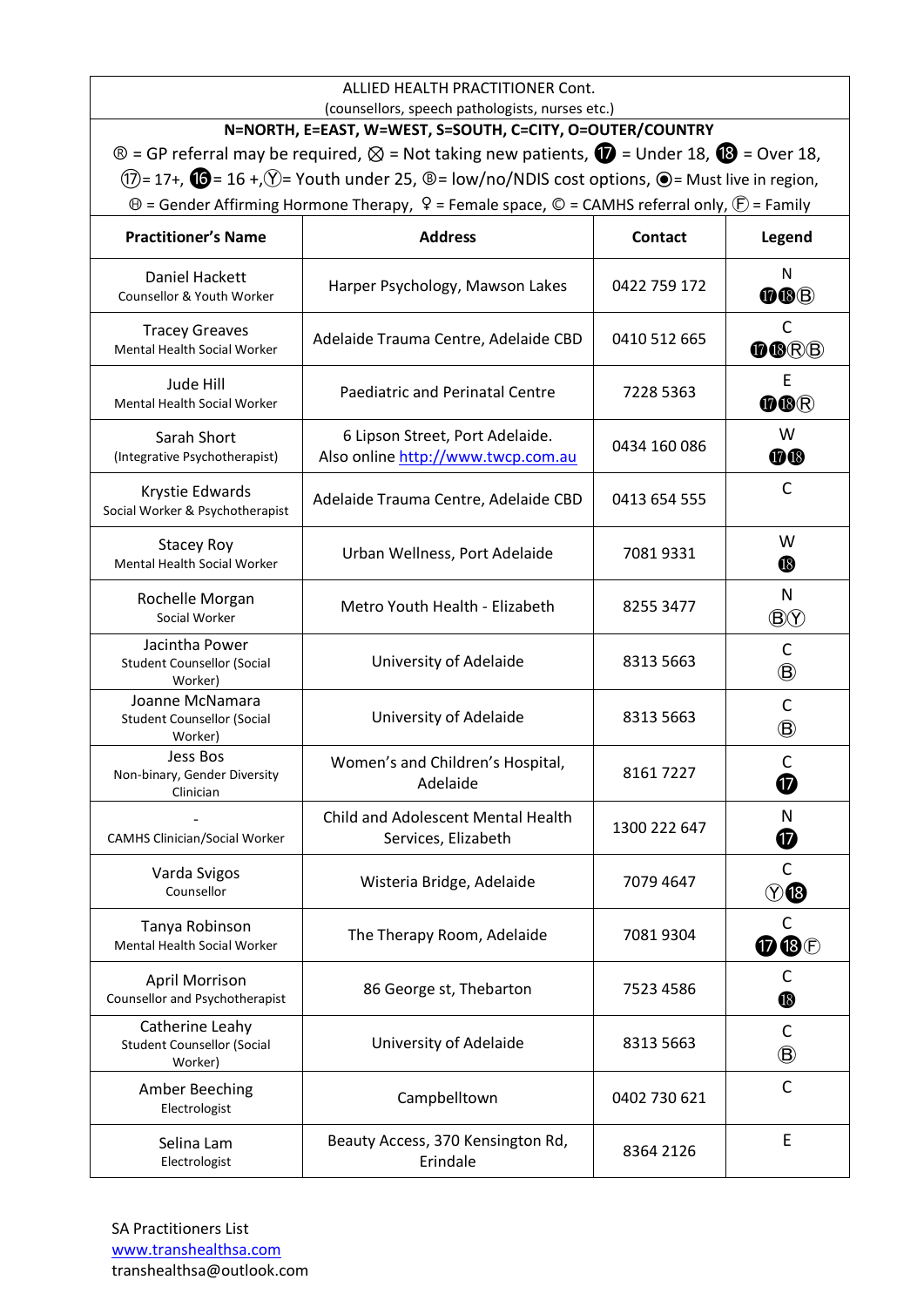| ALLIED HEALTH PRACTITIONER Cont.<br>(counsellors, speech pathologists, nurses etc.) |                                                                                                                                                                                                                                                                               |              |                          |
|-------------------------------------------------------------------------------------|-------------------------------------------------------------------------------------------------------------------------------------------------------------------------------------------------------------------------------------------------------------------------------|--------------|--------------------------|
|                                                                                     | N=NORTH, E=EAST, W=WEST, S=SOUTH, C=CITY, O=OUTER/COUNTRY                                                                                                                                                                                                                     |              |                          |
|                                                                                     | $\circledR$ = GP referral may be required, $\otimes$ = Not taking new patients, $\circledR$ = Under 18, $\circledR$ = Over 18,<br>$(1)$ = 17+, $\bullet$ = 16 +, $\circledcirc$ = Youth under 25, $\circledcirc$ = low/no/NDIS cost options, $\bullet$ = Must live in region, |              |                          |
|                                                                                     | $\Theta$ = Gender Affirming Hormone Therapy, $\Omega$ = Female space, $\mathbb O$ = CAMHS referral only, $\mathbb O$ = Family                                                                                                                                                 |              |                          |
| Janene Mucha<br><b>Clinical Nurse</b>                                               | Metro Youth Health - Elizabeth                                                                                                                                                                                                                                                | 8255 3477    | N<br>$\circledR$         |
| Amanda Palmer<br><b>Nurse Practitioner Candidate</b>                                | Metro Youth Health - Elizabeth                                                                                                                                                                                                                                                | 8255 3477    | N<br>$\circledR$         |
| Rebecca Evans<br>Nurse (mental health)                                              | Elizabeth Park Medical Clinic                                                                                                                                                                                                                                                 | 8259 2333    | N<br>®                   |
| Sarah Tirrell<br>Nurse Consultant                                                   | Women's & Children's Hospital                                                                                                                                                                                                                                                 | 81617592     | $\mathsf C$<br><b>BR</b> |
| <b>Stephanie Martin</b><br>Speech Pathologist                                       | <b>Flinders Medical Centre</b>                                                                                                                                                                                                                                                | 8204 4366    | S<br>$\circledR$         |
|                                                                                     | Parkside                                                                                                                                                                                                                                                                      | 0414 553 009 | S                        |
|                                                                                     | City                                                                                                                                                                                                                                                                          | 0414 553 009 | $\mathsf{C}$             |
| Elle Nichelle<br>Speech Pathologist, Vocal Coach                                    | VocaLab Voice Clinic, North Adelaide                                                                                                                                                                                                                                          | 83618182     | $\mathsf{C}$             |
| Gabrielle Lopa<br>Speech Pathologist                                                | <b>Good Prospects</b>                                                                                                                                                                                                                                                         | 8182 3335    | <b>B</b> ®               |
| Henry Arrowsmith<br>Speech Pathologist (provisional)                                | <b>Good Prospects</b>                                                                                                                                                                                                                                                         | 8182 3335    | <b>BR</b>                |
| David Clayton<br>Remedial Massage Therapist                                         | MYOMasters, Bowden                                                                                                                                                                                                                                                            | 7078 5949    | <b>CW</b><br><b>BOO</b>  |
|                                                                                     | MYOMasters, Hope Valley                                                                                                                                                                                                                                                       | 7078 5949    | S<br><b>BOO</b>          |
| Nicola Glen<br>Physiotherapist                                                      | Core Physio CBD East, Adelaide                                                                                                                                                                                                                                                | 8223 6327    | C                        |
| Dr Brendon Supple<br>Physiotherapist                                                | Be Smart Get Supple, Renown Park                                                                                                                                                                                                                                              | 8346 3495    | W                        |
| Gail Bailey<br>Naturopath                                                           | Woodcroft                                                                                                                                                                                                                                                                     | 0406 696 301 | $\mathsf S$              |
| Marianne Georgiou<br>Midwife                                                        | Metro Youth Health - Elizabeth                                                                                                                                                                                                                                                | 8255 3477    | N<br>$\circledB$         |
| Ludd Allen<br>Sexologist                                                            | 51 Torrens St, Victor Harbour                                                                                                                                                                                                                                                 | 0422 459 660 | O                        |
|                                                                                     |                                                                                                                                                                                                                                                                               |              |                          |
|                                                                                     |                                                                                                                                                                                                                                                                               |              |                          |

SA Practitioners List [www.transhealthsa.com](http://www.transhealthsa.com/) transhealthsa@outlook.com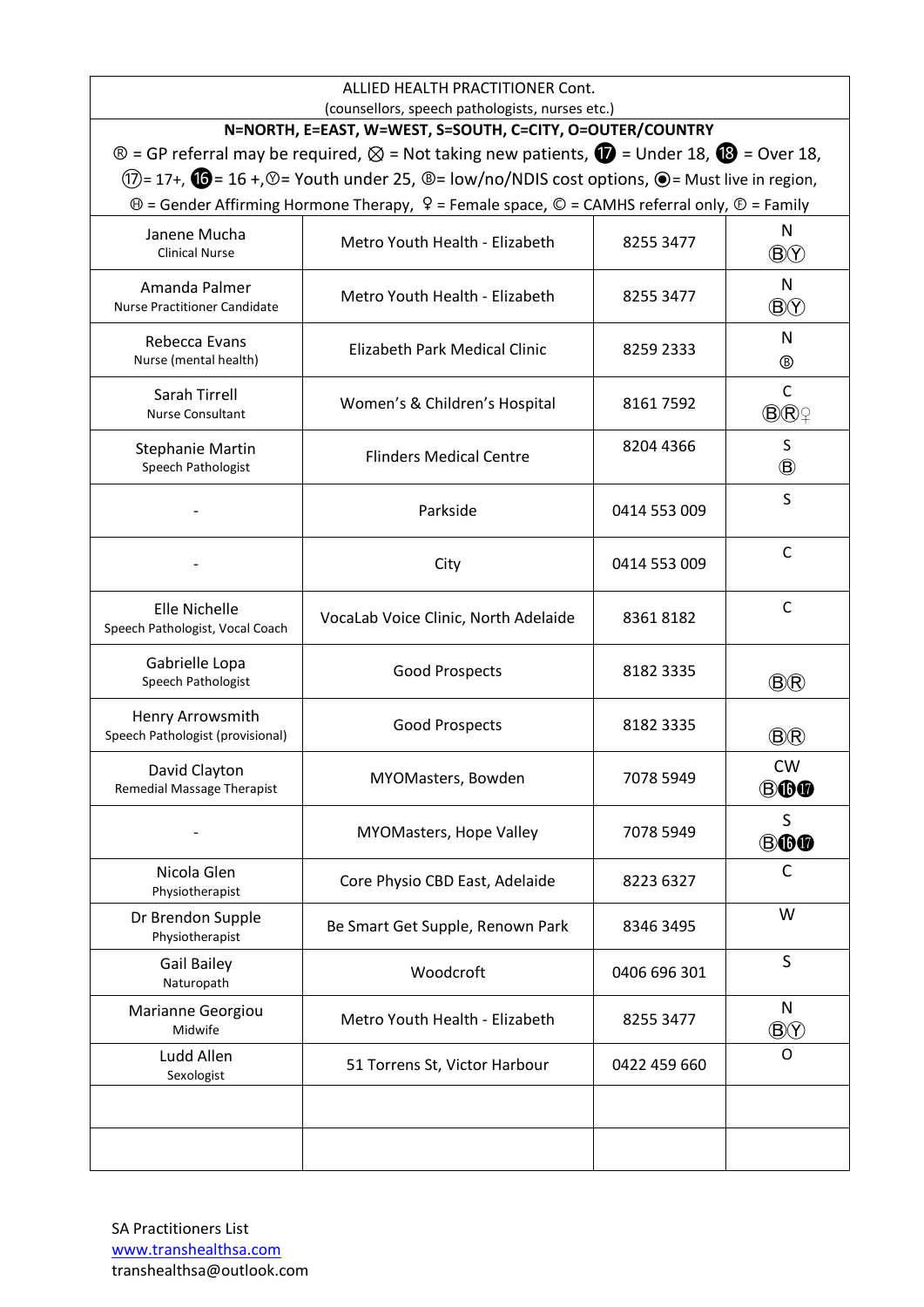### GYNAECOLOGY and UROLOGY

**N=NORTH, E=EAST, W=WEST, S=SOUTH, C=CITY, O=OUTER/COUNTRY**  $\mathbb{R}$  = GP referral may be required,  $\otimes$  = Not taking new patients,  $\mathbb{Q}$  = Under 18,  $\mathbb{Q}$  = Over 18,  $(1)$ = 17+,  $\mathbf{O}$ = 16 +, $\circled{}$ = Youth under 25,  $\mathbf{O}$ = low/no/NDIS cost options,  $\mathbf{O}$ = Must live in region,  $\Theta$  = Gender Affirming Hormone Therapy,  $\varphi$  = Female space,  $\mathbb O$  = CAMHS referral only,  $\mathbb E$  = Family

| <b>Practitioner's Name</b>                                                | <b>Address</b>                                               | Contact        | Legend                                                |
|---------------------------------------------------------------------------|--------------------------------------------------------------|----------------|-------------------------------------------------------|
| Dr Anna Limgenco<br>(Gynaecologist)                                       | <b>Calvary Central Districts Hospital</b>                    | 8282 5371      | $\bigoplus \mathcal{G}$                               |
| Dr Martin Ritossa<br>(Gynaecologist)                                      | Advanced Gynaecological Surgery Centre -<br><b>Kent Town</b> | 8132-0566      | $\mathsf C$<br>$\frac{\textcircled{R}}{\text{C}}$     |
| Dr Kylie Webber<br>(Gynaecologist)                                        | Connery House, North Adelaide                                | 1300 604 377   | $\widehat{P}(\widehat{\mathsf{R}})$                   |
|                                                                           | Women's & Children's Hospital                                | 81617592       | $\mathsf{C}$<br><b>BR</b>                             |
| Dr Aimee Wiltshire<br>(Gynaecologist)                                     | Connery House, North Adelaide                                | 1300 604 377   | $\mathsf{C}$<br>$\varphi(\widehat{\mathsf{R}})$       |
|                                                                           | Women's & Children's Hospital                                | 81617592       | $\overline{C}$<br><b>B</b> ®                          |
| Reproductive and<br><b>Endocrine Clinic</b>                               | Royal Adelaide Hospital, Adelaide                            | 7074 0000      | $\mathsf{C}$<br>$(B \times B)$                        |
| Dr Paul Knight<br>(Gynaecologist)                                         | Advanced Gynaecological Surgery Centre,<br><b>Kent Town</b>  | 8132 0566      | $\mathsf C$<br>$\frac{\circledR}{c}$                  |
| Dr Nicola Denton<br>(Gynaecologist)                                       | Connery House, North Adelaide                                | 1300 604 377   | $\varphi(\widehat{\mathsf{R}})$                       |
| Dr Jane Woolcock<br>(Gynaecologist)                                       | Connery House, North Adelaide                                | 1300 604 377   | $\mathsf{C}$<br>$\mathcal{Q}(\mathsf{R})$             |
| Dr Charlotte Paul<br>(Gynaecologist)                                      | Ashford Medical Centre,<br><b>ASHFORD</b>                    | (08) 7082 3788 | $\mathsf C$                                           |
| Dr Fariba Behnia-Willison<br>(Gynaecologist)                              | FBW Gynaecology Plus, Ashford                                | 8297 2822      | $\overline{C}$<br>$\left(\widehat{\mathsf{R}}\right)$ |
| Professor Martin Oehler<br>(Gynaecologist & Gynaecological<br>Oncologist) | <b>Burnside Hospital</b>                                     | 8202 7222      | E<br>$^{\circledR}$                                   |
| James Aspinall<br>(Urologist)                                             | 1 Florence Street, Fullarton                                 | 8338 0370      | $\mathsf C$<br>$^{\circledR}$                         |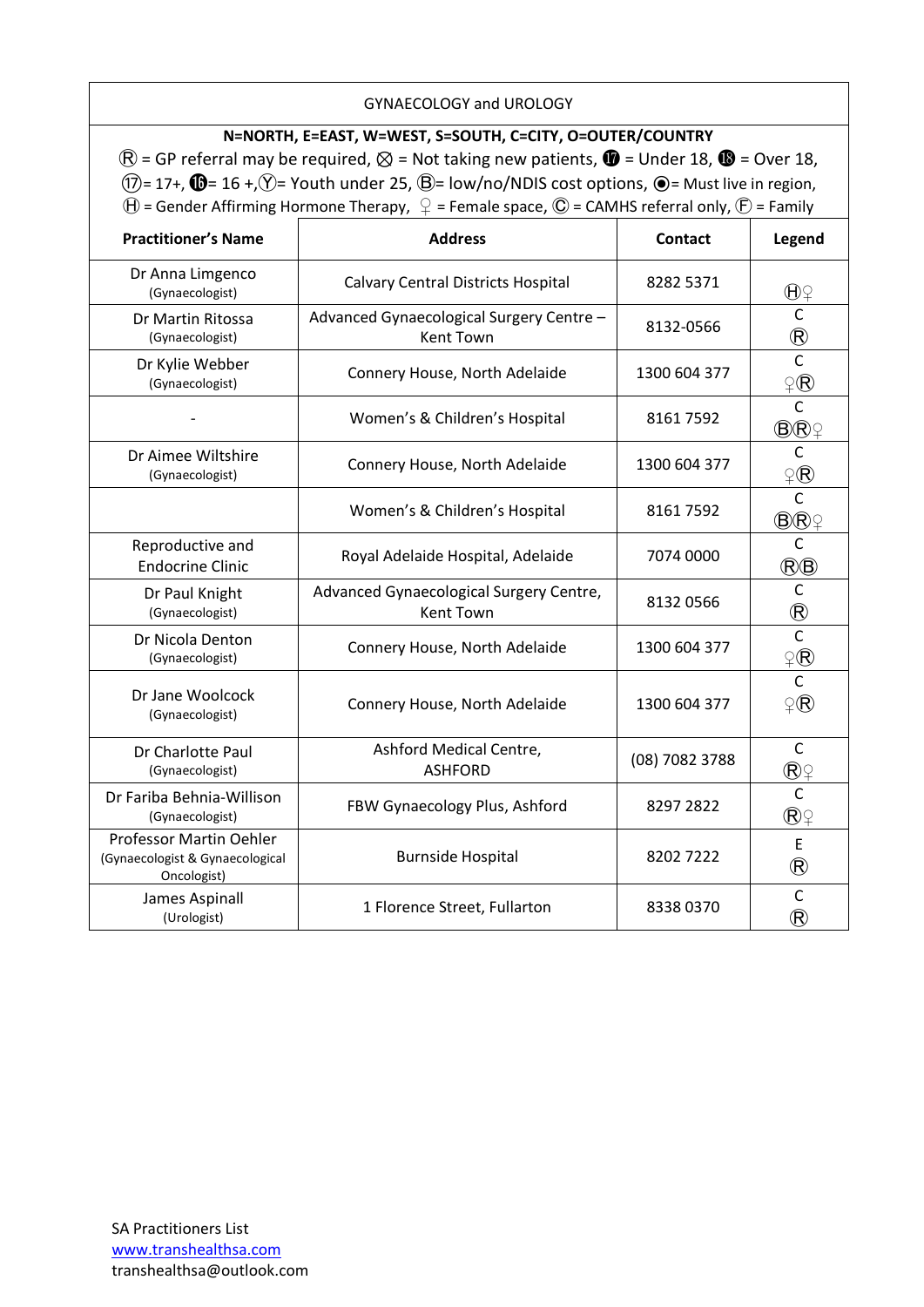### FERTILITY AND REPRODUCTIVE HEALTH

| N=NORTH, E=EAST, W=WEST, S=SOUTH, C=CITY, O=OUTER/COUNTRY<br>$\circledR$ = GP referral may be required, $\otimes$ = Not taking new patients, $\bullet$ = Under 18, $\bullet$ = Over 18,<br>$(\overline{1})$ = 17+, $\overline{10}$ = 16 +, $\overline{Y}$ = Youth under 25, $\overline{B}$ = low/no/NDIS cost options, $\odot$ = Must live in region, |                                                                                                                                  |              |                     |
|-------------------------------------------------------------------------------------------------------------------------------------------------------------------------------------------------------------------------------------------------------------------------------------------------------------------------------------------------------|----------------------------------------------------------------------------------------------------------------------------------|--------------|---------------------|
|                                                                                                                                                                                                                                                                                                                                                       | $\bigoplus$ = Gender Affirming Hormone Therapy, $\bigcirc$ = Female space, $\bigcirc$ = CAMHS referral only, $\bigcirc$ = Family |              |                     |
| <b>Practitioner's Name</b>                                                                                                                                                                                                                                                                                                                            | <b>Address</b>                                                                                                                   | Contact      | Legend              |
|                                                                                                                                                                                                                                                                                                                                                       | <b>Fertility SA</b>                                                                                                              | 8100 2900    |                     |
| Dr Nicole Edge                                                                                                                                                                                                                                                                                                                                        | Repromed, Dulwich                                                                                                                | 83338111     | $(\mathsf{R})$      |
| <b>Arlen Majer</b><br>(Doula, non-binary parent)                                                                                                                                                                                                                                                                                                      | www.lovelabourlife.com                                                                                                           | 0477 043 488 | N, NE<br><b>B</b> F |

| <b>COSMETIC MEDICINE</b>                                                                                                                                                                                                                                                                                                        |                                      |           |        |
|---------------------------------------------------------------------------------------------------------------------------------------------------------------------------------------------------------------------------------------------------------------------------------------------------------------------------------|--------------------------------------|-----------|--------|
| N=NORTH, E=EAST, W=WEST, S=SOUTH, C=CITY, O=OUTER/COUNTRY<br>$\circledR$ = GP referral may be required, $\otimes$ = Not taking new patients, $\bullet$ = Under 18, $\bullet$ = Over 18,<br>$(1)$ = 17+, $\mathbf{0}$ = 16 +, $\hat{V}$ = Youth under 25, $\hat{B}$ = low/no/NDIS cost options, $\hat{O}$ = Must live in region, |                                      |           |        |
| $\Theta$ = Gender Affirming Hormone Therapy, $\mathcal{Q}$ = Female space, $\mathbb{O}$ = CAMHS referral only, $\mathcal{F}$ = Family                                                                                                                                                                                           |                                      |           |        |
| <b>Practitioner's Name</b>                                                                                                                                                                                                                                                                                                      | <b>Address</b>                       | Contact   | Legend |
| Dr Jane Alderman                                                                                                                                                                                                                                                                                                                | Respect Cosmetic Medicine, Adelaide  | 8223 2282 |        |
| Dr Anne Evans                                                                                                                                                                                                                                                                                                                   | Future You Cosmetic Clinic, Adelaide | 8239 1800 |        |

| OTHER SPECIALISTS                                                                                                                 |                                                                                                                                  |           |                        |
|-----------------------------------------------------------------------------------------------------------------------------------|----------------------------------------------------------------------------------------------------------------------------------|-----------|------------------------|
|                                                                                                                                   | N=NORTH, E=EAST, W=WEST, S=SOUTH, C=CITY, O=OUTER/COUNTRY                                                                        |           |                        |
|                                                                                                                                   | $\circledR$ = GP referral may be required, $\otimes$ = Not taking new patients, $\bullet$ = Under 18, $\bullet$ = Over 18,       |           |                        |
| $(1)$ = 17+, $\bullet$ = 16 +, $\circ$ = Youth under 25, $\circledB$ = low/no/NDIS cost options, $\bullet$ = Must live in region, |                                                                                                                                  |           |                        |
|                                                                                                                                   | $\bigoplus$ = Gender Affirming Hormone Therapy, $\bigcirc$ = Female space, $\bigcirc$ = CAMHS referral only, $\bigcirc$ = Family |           |                        |
| <b>Practitioner's Name</b>                                                                                                        | <b>Address</b>                                                                                                                   | Contact   | Legend                 |
| Dr Dennis Lau<br>Cardiologist                                                                                                     | Cardiovascular Centre, Norwood                                                                                                   | 8313 9000 | F<br>$(\! {\bf R} \!)$ |
| Dr Corinne Maiolo<br>Dermatologist                                                                                                | myPRODERM, Adelaide                                                                                                              | 81800659  | $(\! \mathsf{R}\!)$    |
|                                                                                                                                   | myPRODERM, Mount Barker                                                                                                          | 81800659  | ∩<br>R)                |